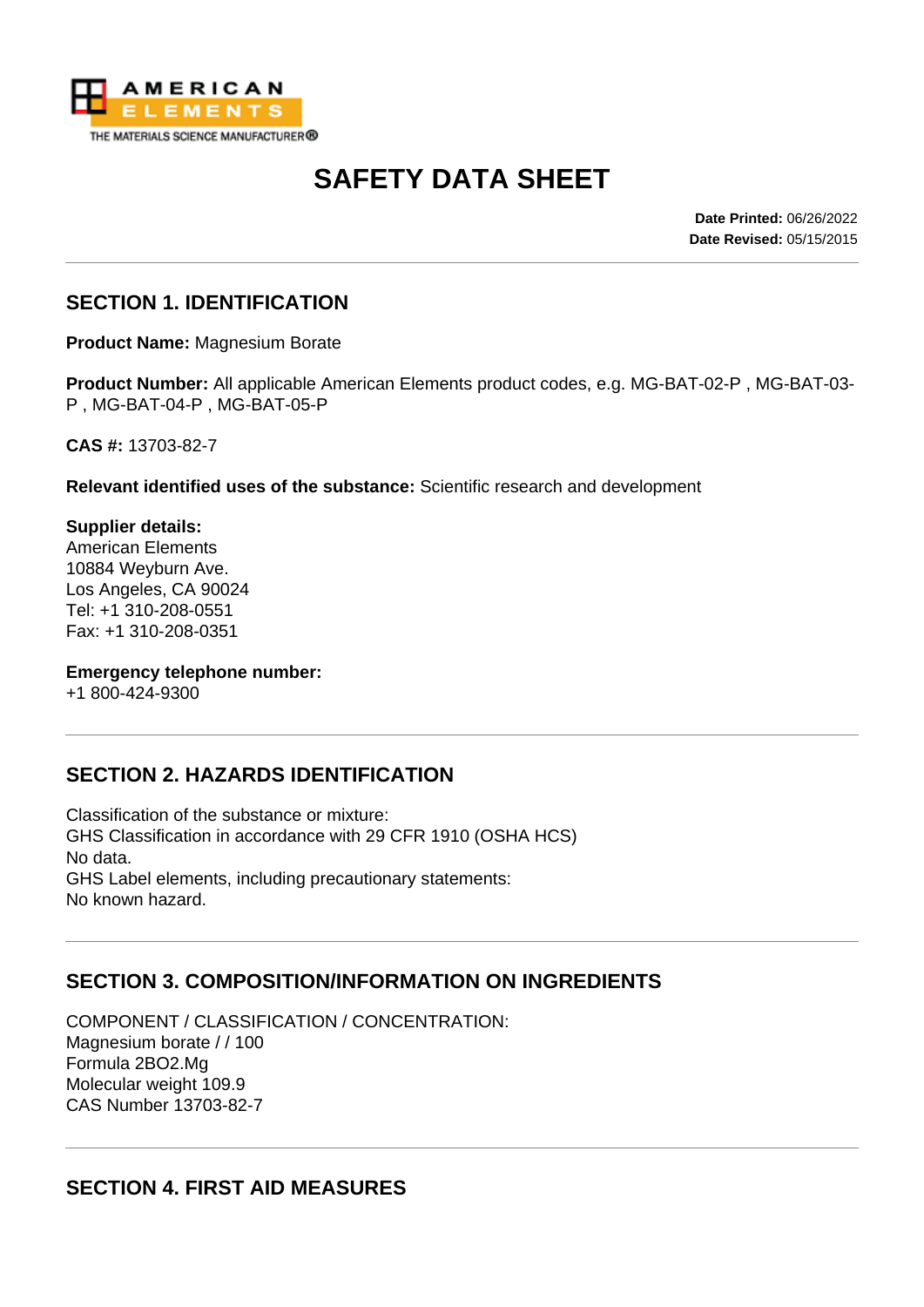Description of first aid measures.

General advice: Consult a physician. Show this safety data sheet to the doctor in attendance. Move out of dangerous area.

If inhaled: Remove victim to fresh air. In severe cases or if symptoms persist, seek medical attention. In case of skin contact: Immediately wash skin with copious amounts of water for at least 15 minutes while removing

contaminated clothing and shoes. If irritation persists, seek medical attention.

In case of eye contact: Immediately flush with plenty of water. After initial flushing, remove any contact lenses

and continue flushing for at least 15 minutes. Keep eye wide open while rinsing. Get medical attention.

If swallowed: Wash out mouth with copious amounts of water for at least 15 minutes. Seek medical attention.

Most important symptoms and effects, both acute and delayed:

See Section 2.2 and/or in Section 11.

Indication of any immediate medical attention and special treatment needed: No data.

# **SECTION 5. FIREFIGHTING MEASURES**

Extinguishing media: Use dry sand, dry chemical or alcohol-resistant foam for extinction.

Special hazards arising from the substance or mixture: No data.

Advice for firefighters: Wear self-contained breathing apparatus for firefighting if necessary. Further information: No data available.

#### **SECTION 6. ACCIDENTAL RELEASE MEASURES**

Personal precautions, protective equipment and emergency procedures:

Ensure adequate ventilation. Use personal protective equipment.

Environmental precautions:

Should not be released into the environment. See Section 12 for additional ecological information. Methods and materials for containment and cleaning up:

Sweep up or vacuum up spillage and collect in suitable container for disposal.

#### **SECTION 7. HANDLING AND STORAGE**

Precautions for safe handling: Avoid contact with skin and eyes. Avoid inhalation of vapour or mist. Keep away

from sources of ignition - No smoking. Take measures to prevent the build up of electrostatic charge. For precautions see section 2.2.

Conditions for safe storage, including any incompatibilities: Keep container tightly closed in a dry andwell-ventilated

place. Containers which are opened must be carefully resealed and kept upright to prevent leakage.

Specific end use(s): Laboratory chemicals, for scientific research and development only.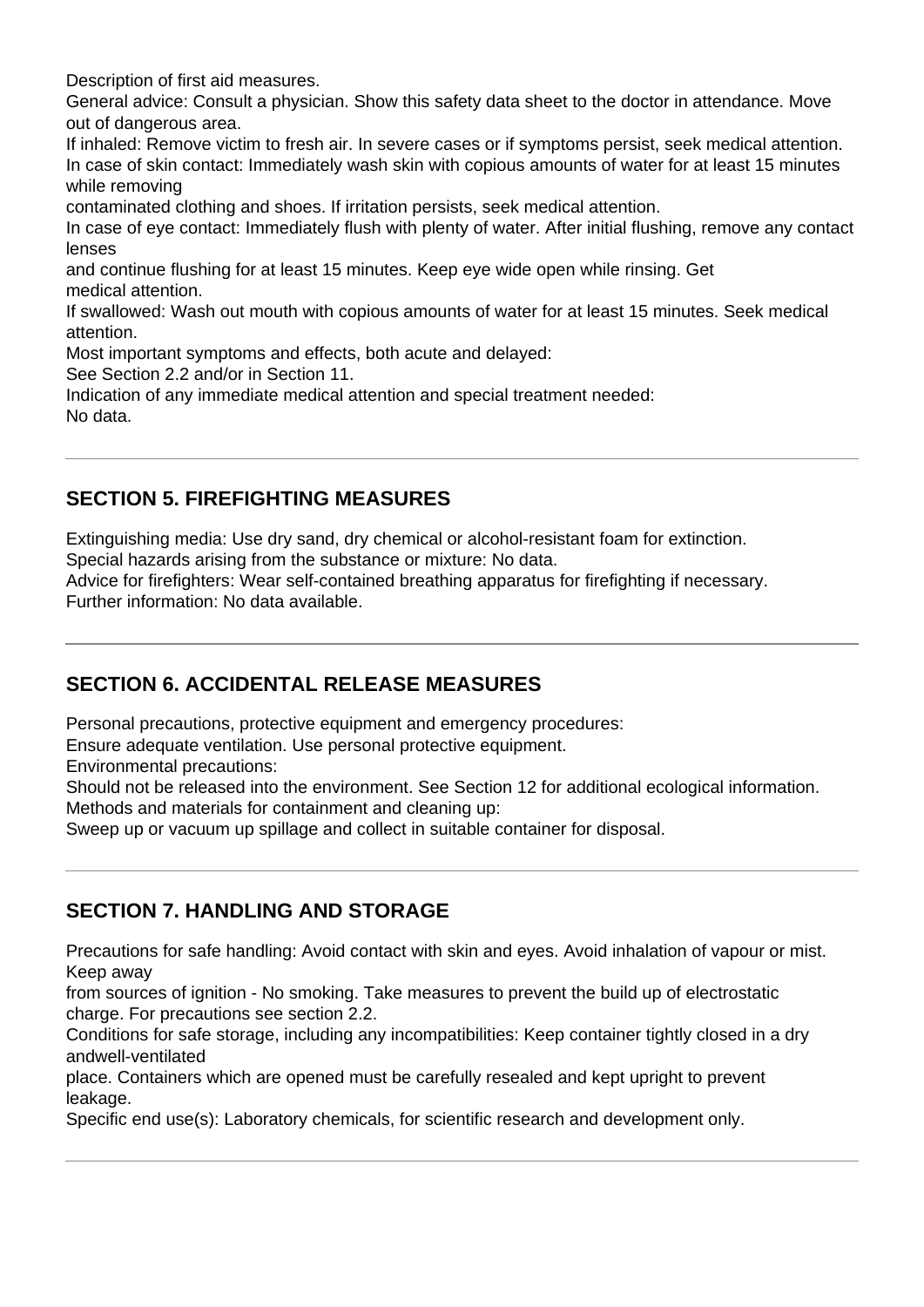#### **SECTION 8. EXPOSURE CONTROLS/PERSONAL PROTECTION**

Control parameters:

Components with workplace control parameters: Contains no substances with occupational exposure limit values.

Exposure controls:

Appropriate engineering controls: Ensure that eyewash stations and safety showers are close to the workstation

location. Ensure adequate ventilation, especially in confined areas.

Personal protective equipment:

Eye/face protection: Wear appropriate protective eyeglasses or chemical safety goggles as described by OSHA's

eye and face protection regulations in 29 CFR 1910.133 or European Standard EN166.

Skin protection: Handle with gloves. Gloves must be inspected prior to use. Use proper glove removal technique (without touching glove's outer surface) to avoid skin contact with this product.

Dispose of contaminated gloves after use in accordance with applicable laws and good laboratory practices. Wash and dry hands

Body Protection: Complete suit protecting against chemicals, Flame retardant antistatic protective clothing.,

The type of protective equipment must be selected according to the concentration and amount of the dangerous substance at the specific workplace.

Respiratory protection:

Control of environmental exposure: Prevent further leakage or spillage if safe to do so. Do not let product enter drains.

#### **SECTION 9. PHYSICAL AND CHEMICAL PROPERTIES**

Appearance: Solid Odour: No data Odour Threshold: No data pH: No data Melting point/freezing point: No date. Initial boiling point and boiling range: No data Flash point: No data Evaporatoin rate: No data Flammability (solid, gas): No data Upper/lower flammability or explosive limits: No data Vapour pressure: No data Vapour density: No data Relative density: No data Water solubility: No data Partition coefficient: n-octanol/water: No data Auto-ignition: No data Decomposition temperature: No data Viscosity: No data Explosive properties: No data Oxidizing properties: No data

#### **SECTION 10. STABILITY AND REACTIVITY**

Reactivity No data Chemical stability Stable under recommended storage conditions.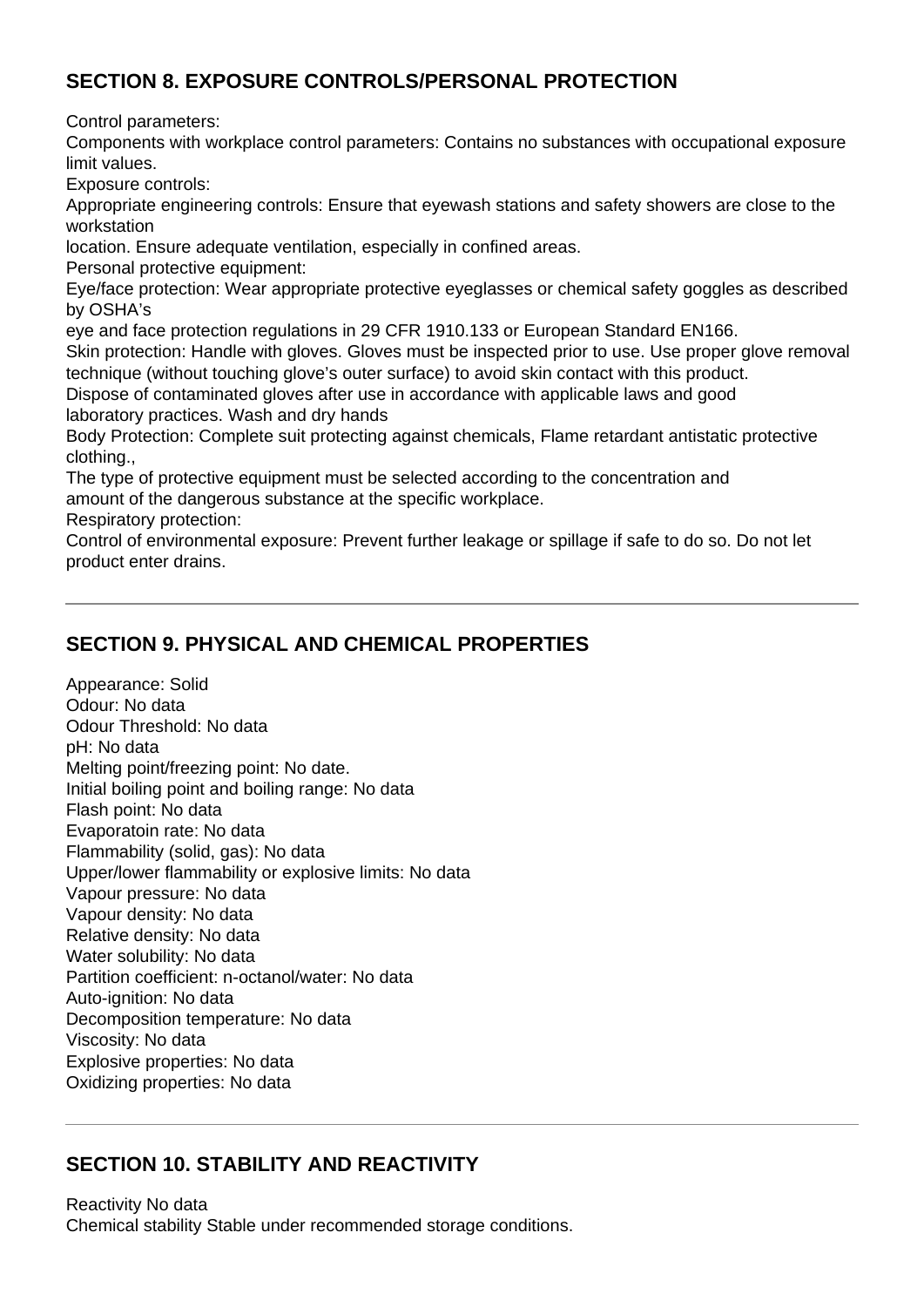Possibility of hazardous reactions No data Conditions to avoid Incompatible material No data. Hazardous decomposition products: Hazardous decomposition products formed under fire conditions: No data.

#### **SECTION 11. TOXICOLOGICAL INFORMATION**

Information on toxicological effects Acute toxicity: ", Skin irritation/corrosion: No data available. Eye damage/irritation: No data available. Respiratory or skin sensitization: No data available. Germ cell mutagenicity: No data available. Carcinogenicity: No data available. Reproductive toxicity: No data available. Specific target organ system toxicity - single exposure: No data available. Specific target organ system toxicity - repeated exposure: No data available. Aspiration hazard: No data available. Additional information: To the best of our knowledge, the chemical, physical and toxicological properties of this substance have not been thoroughly investigated.

### **SECTION 12. ECOLOGICAL INFORMATION**

Toxicity No data available. Persistence and degradability No data available. Bioaccumulative potential No data available Mobility in soil No data available Results of PBT and vPvB assessment No data available. Other adverse effects No data available.

# **SECTION 13. DISPOSAL CONSIDERATIONS**

Waste treatment methods

Product Arrange disposal as special waste, by licensed disposal company, in consultation with local waste disposal authority, in accordance with national and regional regulations. Contaminated packaging Dispose of as unused product.

# **SECTION 14. TRANSPORT INFORMATION**

DOT (US), IMDG and IATA:

No known hazard for air and ground transportation.